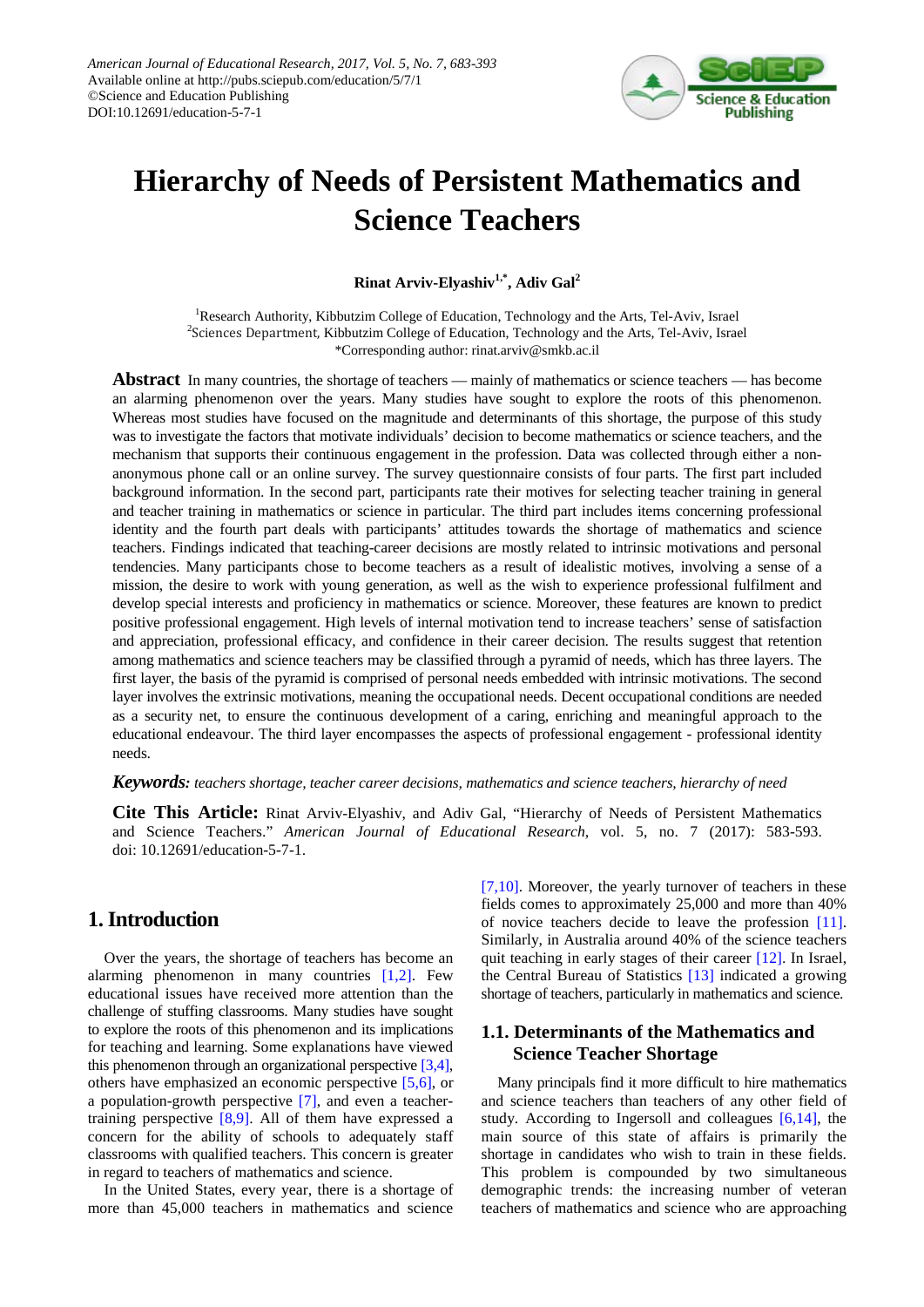retirement age, on the one hand, and on the other hand, the population growth, which means that there is increased enrolment in schools. Over the years, many national and local initiatives were implemented in an attempt to recruit new mathematics and science teachers to address this shortage. Career change programs were established in many teacher education colleges for this purpose. These programs offer academically talented candidates in study fields for which there is a high demand, including mathematics and science, various expeditious tracks for switching to a teaching career. Other programs offer supplementary courses in mathematics or science for teachers who are already qualified in other fields. Some schools also recruit teachers from other districts or even from overseas [\[14\],](#page-9-7) and others tend to increase teaching loads of the teachers on staff [\[3\].](#page-8-1) Nonetheless, these initiatives did not solve the problem; still many classes are taught by teachers who are not qualified in the relevant field [\[6\].](#page-9-6)

Another approach to explain mathematics and science teachers' shortage indicates that the primary problem in staffing classrooms is not recruitment; rather, it is more a matter of retention. This approach is based on the high rate of mathematics and science teachers' attrition, in comparison to these rates in other disciplines [\[14,15\].](#page-9-7) For instance, researchers have shown that only 4% of new mathematics and science teachers perceived teaching as a long-term career [\[16\].](#page-9-8) Others have suggested that the relatively higher proportion of teacher attrition in these fields is caused by the availability of alternative career opportunities in the technological industry and in the engineering or business sectors [\[17,18,19\].](#page-9-9) Indeed, turnover among mathematics and science teachers is constitutes a significant problem in terms of school staffing. Theoretical research has claimed that some degree of turnover or career change is inevitable, and sometimes turnover can have a positive effect on individuals and organizations [\[20,21\].](#page-9-10) However. high rates of turnover and mobility may generate negative consequences for the human capital structure in this field as well as for job satisfaction. Extensive research has identified a relationship between retention and job satisfaction [\[16,22,23\]](#page-9-8) Thus, employees who experience high levels of dissatisfaction at work are more likely to leave the organization completely, whereas satisfied employees are committed to the organization and less likely to leave their jobs [\[24,25\].](#page-9-11)

#### **1.2. Teacher Job Satisfaction**

The pioneering study of Herzberg, Mausner and Snyderman, conducted towards the end of the 1950s, developed the conceptual framework of the motivational aspects for job satisfaction  $[26]$ . This theory is linked to Maslow's Theory of Hierarchy of Needs, which claims that job satisfaction derives from lower order (hygiene factors) needs and higher order needs (motivation). These needs are divided into extrinsic aspects (e.g., salary, autonomy and working conditions), and intrinsic aspects (e.g., performance, recognition, personal growth, and professional development). The classical 'Self-Determination' theory, recognized by Deci and Ryan [\[27,28\],](#page-9-13) asserts that when these two aspects are suitably addressed, positive motivational outcomes are generated. These outcomes, which are complemented by external rewards and the gratification of psychological needs, lead to a strong sense of fulfilment, belonging, self-efficacy, and confidence in one's personal choices. Evans distinguished between job fulfilment and job comfort [\[13\].](#page-9-5) The job fulfilment stems from the employee's assessment of how well the job is performed, while job comfort is measured by the employee's perceptions of the job conditions and the surrounding circumstances.

Many studies suggest that teachers are more motivated by intrinsic factors than by extrinsic factors [\[23,29,30\].](#page-9-14) This is not meant to imply that extrinsic factors are not important for teachers; on the contrary, the absence of extrinsic factors can lead to dissatisfaction and to low motivation. As documented in previous studies, low occupational conditions, especially a small salary, have been found to be related to teacher shortage and attrition [\[31,32,33\].](#page-9-15) Nevertheless, "money is not the be all and end all". Scholars have found that only one of five young teachers who decided to leave teaching did so as a result of bad occupational conditions [\[34\].](#page-9-16) Similarly, another study examined job satisfaction among 81 teachers in South Carolina and found no correlation between salary and job satisfaction [\[35\].](#page-9-17) It has also been suggested that increasing teachers' salaries would be of limited benefit. In an exploratory study conducted among 102 undergraduate students majoring in mathematics, science, and engineering in the United States, the researcher found that salary did not play an important role in choosing a teaching career [\[36\].](#page-9-18) Moreover, governmental policies meant to provide external incentives, such as financial rewards, did not adequately resolve the problem of teacher satisfaction or attrition [\[22\].](#page-9-19)

Teachers' intrinsic needs are related to both the personal and the organizational dimensions. As for the personal dimension, Frase explained that many teachers are drawn to the teaching profession due to sense of a mission, particularly the desire to work with children, and to help young people learn [\[37\].](#page-9-20) More recent studies have also shown that the desire to work with children is a primary and influential motive in the decision to choose a teaching in education [\[36,38,39,40\].](#page-9-18) Accomplishing this goal may generate positive consequences for teachers, leading to an improved sense of self-efficacy. Teachers with a strong sense of professional self-efficacy are more open to new ideas and innovative methods, which may be better suited to meet the needs of their students, and simultaneously may help further improve their professional performance [\[41\].](#page-9-21) Teachers with a strong sense of professional self-efficacy deal better with workload stress [\[42\]](#page-9-22) and tend to remain in the teaching profession [\[43,44,45\].](#page-9-23) Other factors that generate job satisfaction and increase personal intrinsic motivation include a sense of a challenge and meaningfulness, expression of creativity, and opportunities for learning and professional growth [\[46,47\].](#page-9-24)

Internal factors influence the development of significant motivation even at the pre-service stage, before becoming full-fledged teachers. A study conducted in the Australian educational system analysed pre-service teachers' decisions to become mathematics or science teachers [\[12\].](#page-9-4) The results revealed that more than one third of the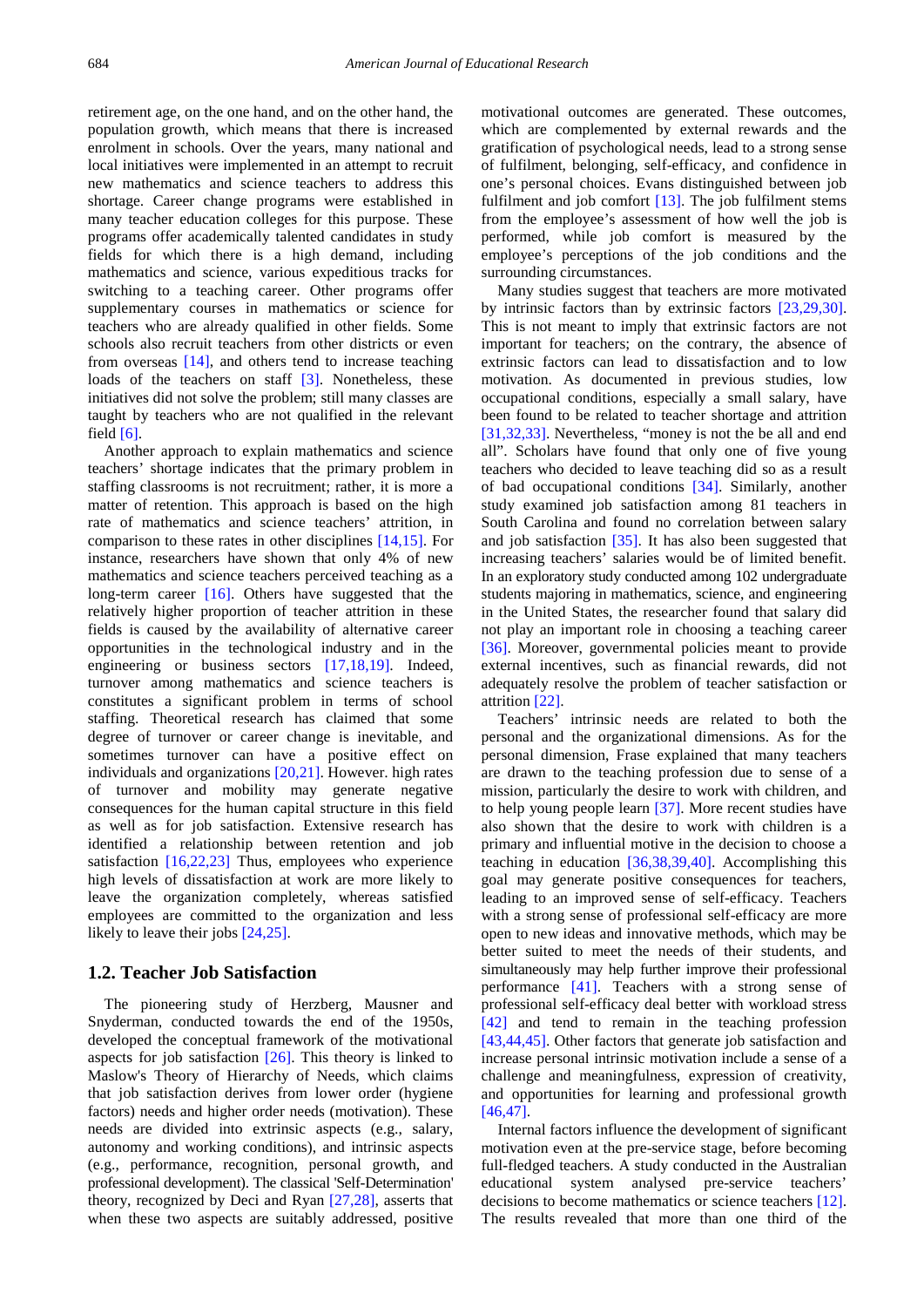participations (36%) mentioned an altruistic purpose as their reason for pursuing a career as a mathematics or science teacher. They expressed a wish to make a difference in the lives of young people. Job conditions were mentioned as a second reason. In this manner, only 39 of the 150 responders referred to salary and holidays. Around 70% of the participants claimed that they chose to specialize in teaching mathematics or science out of a passion for and a connection to these fields.

On the organizational dimension, researchers have found that administrative support, collaborative interaction with colleagues, empowerment, participation in job decisions, and autonomy predicted teachers' career decisions [\[23,48,49,50,51,52\].](#page-9-14) These features enhance performance and productivity, improve self-esteem, morale, and professional self-efficacy, and are likely to ensure teacher retention. For instance, the findings of a study involving 134 elementary-school teachers in a southern town in the USA indicated that the principal's professional support, high availability, understanding of teachers' personal needs, and assistance whenever needed, increased teachers' job satisfaction and commitment to the school [\[53\].](#page-10-0) In another study that interviewed 54 teachers, the author highlighted the importance of staff collegiality in generating a safety net for personal and professional development [\[54\].](#page-10-1)

# **1.3. Mathematics and Science Teachers in the Israeli Educational System**

In Israel, as in many other countries, there is a constant shortage of teachers in various fields of study. Data on this issue are not conclusive, and there are many discrepancies between formal measures provided by the Israeli Central Bureau of Statistics and the data derives from the Israeli Ministry of Education [\[3\].](#page-8-1) Nevertheless, all indicators show a significant shortage in mathematics and science [\[55\].](#page-10-2) The main field of study with a similarly significant shortage of teachers is English. Many under-qualified teachers teach these fields of study at all school levels. In a 2010 report, the author found that only 18.3% of the mathematics teachers and 37.1% of the science teachers in the elementary-school system had appropriate training [\[56\].](#page-10-3) Additionally, evidence from the Research and Information Center of the Knesset [\[9\]](#page-9-25) indicates a shortage of about 300 mathematics teachers and 150 science teachers in the secondary-school secular educational system.

About six hundred new mathematics and science teachers graduate teacher-training programs every year [\[57\].](#page-10-4) These figures raise the question: why is there still a shortage of mathematics and science teachers'? This situation still prevails, because many education-college graduates (about 30%) decide not to pursue a career in teaching [\[56\],](#page-10-3) and because many in-service teachers decide to quit teaching. A new study of teacher attrition in the Israeli educational system, based on a representative sample, showed that the rate of attrition among teachers who acquired an academic degree in science and engineering (58.6%) or in exact sciences (23.4%) is higher relative to other fields of study [\[58\].](#page-10-5)

The result is that many pupils in the Israeli educational system are either being taught mathematics and science by an under-qualified teacher or are not able to study these fields at an advanced level. Indeed, the percentage of high-schools specializing in advanced courses in mathematics and science has declined in recent years. To deal with this predicament, the Ministry of Education has developed a new program to promote mathematics and science studies in an advance level. Nevertheless, without assuring the quality of the instruction by encouraging qualified trained teachers to enter and remain in the teaching profession, educational reforms are not likely to progress and succeed.

While most of the literature on this topic has focused on the magnitude and determinants of this shortage, our study attempts to understand the mathematics and science teachers' shortage through the perceptions of the teachers themselves concerning their career. It addresses these issues through motivational theories. This perspective aims to understand what are the mathematics and science teachers' motivations for choosing this career, and to what extent these teachers become engaged to the profession. Understanding these issues may develop new paths, new methods, as well as a new paradigm by which to reduce turnover rates and keep qualified mathematics and science teachers in the classrooms.

Research Questions:

- 1. How do mathematics and science teachers explain the increased shortage of teachers in their field?
- 2. What were their motivations for choosing a career as mathematics and science teachers?
- 3. To what extent do mathematics and science teachers develop a sense of professional engagement?

# **2. Materials and Method**

## **2.1. Participants**

Data were collected in one of the largest teacher education colleges in Israel, located in the country's central region. Teacher-training programs in this college are offered in various disciplines, including mathematics and science, and they aim to prepare candidates to teach in the secular school system. Each year, approximately 50 new mathematics and science teachers graduate from the program. The sampling framework included 467 teachers in this discipline who graduated between 2003-2013. Phone numbers and/or e-mails were collected from the college administrative authorities; however, 116 graduates could not be traced. The data collection method was either through a nonanonymous phone or an online survey. From the 351 graduates that were located, 122 consented to participate (35%); of these, 51 graduates were certified to teach mathematics and 71 graduates were certified to teach science.

The majority of participants were women (89%), almost half of them held a master's degree (43%). Moreover, 83 of the 122 participants were teaching in elementary schools, and the other 39 were teaching in secondary schools. Only four of the participants (3.3%) belonged to the Arab minority sector. The average number of years of experience among the participants was 10.94 years (*range: 1-28 years;*  $SD = 6.36$ ; 19 were new teachers in the educational system (1-5 years of experience).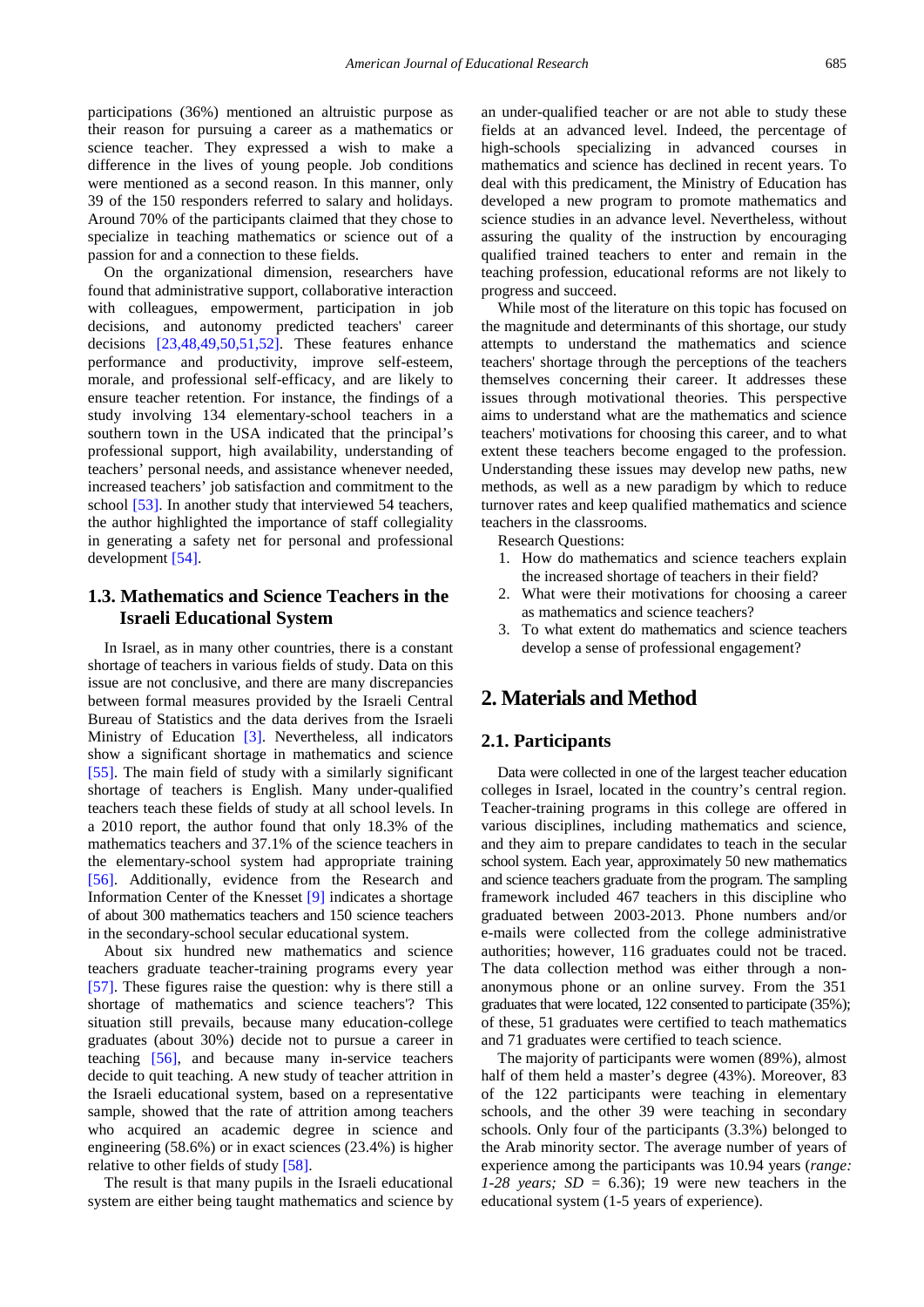# **2.2. Questionnaire and Variables**

A survey questionnaire was prepared using the following pre-existing questionnaires: retention and attrition among teachers [\[17\],](#page-9-9) satisfaction, employment and educational growth [\[59\],](#page-10-6) and teacher supply and demands [\[3\].](#page-8-1) The newly devised questionnaire consisted of four parts. The first part was used to obtain background information (gender, education, and year of birth); the second part required teachers to rate their agreement (on a Likert-like scale ranging from  $1=$  'do not agree' to  $5 =$  'agree completely') with listed items expressing possible motives for selecting teacher training in general and teacher training in mathematics or science in particular. In the third part, participants were asked to rank (also on a Likert-like scale ranging from 1 to 5) their agreement with 12 items concerning professional identity. The fourth part was intended to identify participants' attitudes towards the shortage of mathematics and science teachers.

Three major clusters were identified:

- 1. Motives for selecting teacher training this cluster consisted of two variables: (a) sense of mission (3 items,  $\alpha$  = 76) and (b) occupational conditions (8 items,  $\alpha = .86$ ).
- 2. Motives for selecting teacher training in mathematics or science - this cluster consisted of two variables: (a) personal development (3 items,  $\alpha = .69$ ) and (b) career opportunities (7 items,  $\alpha = 0.71$ ).
- 3. Professional engagement this cluster consisted of four variables: (a) professional satisfaction (3 items,  $\alpha$  =.74), (b) professional appreciation (2 items,  $\alpha$  =.75), (c) professional efficacy (3 items,  $\alpha$  =.70), and (d) confidence in one's professional choice (4 items,  $\alpha$  =.68).

# **3. Results**

#### **3.1. Attitudes towards Teachers' Shortage**

Similar to former studies, half of the participants in the current study (51.8%) indicated that their school was facing a shortage of teachers in mathematics and science; 19.3% said it occurred in both fields, while 22.8% said it was only in science, and 9.4% said the shortage was only in mathematics. According to the participants [\(Figure 1\)](#page-3-0), the causes of teachers' shortage in the field of mathematics and science involve general matters of the

teaching role, especially the substantial workload (20.4%) and the less-than-attractive work conditions (15.7%). In their answers to an open-ended question, participants elaborated on this issue, explaining that routine teaching is extremely demanding, stressful, and includes many formal requirements and administrative work that is not directly related to teaching. All of these factors, combined with the non-rewarding status and the small salary, eventually result in a shortage of teachers. Consequently, according to the participants, many teachers leave the profession, on the one hand, while on the other hand, the supply of candidates is rather low. The following are some examples from participants' responses: "*Many formal demands from the Ministry of Education, many external exams, endless administrative work, no pleasure in teaching --only achievements and scores*"; "*Inappropriate rewards, disrespectful attitudes conveyed by the educational system and the parents*"; "*I believe teacher shortage is growing due to the heavy workload, followed by poor remuneration, which causes many people to decide not to enrol in a teacher-training program*".

One fifth of the participants (20.4%) also pointed out the particular complexity of mathematics and science teaching as a major reason for the teacher shortage in these fields. According to their views, mathematics and science are perceived by students, parents, and even by the teachers themselves as particularly difficult, demanding, and challenging disciplines. Following a difficult and negative experience related to the study of maths or science, students develop a negative attitude towards these fields. Consequently, teaching these subjects involves many additional challenges, and teacher candidates in higher education tend to avoid specializing in these fields. As one of the participants stressed: '*These fields are very demanding, complex and hard to be taught. They require high level of proficiency, rich knowledge and a lot of preparation, especially in laboratories, tours, exams etc*.', and later added, '*teacher training in mathematics is much more difficult than in any other discipline, which is why many people avoid it'*. Another participant claimed that '*People avoid teaching these fields because of poor experiences and poor learning outcomes in their childhood.... Mathematics and science are considered threatening, especially in high school; very few people are drawn to these fields*'; and her colleague: "*we are talking about very complex fields of study: many students associate these fields with bad feelings and frustrating experiences they had in primary school, and they don't want to teach them*".

<span id="page-3-0"></span>

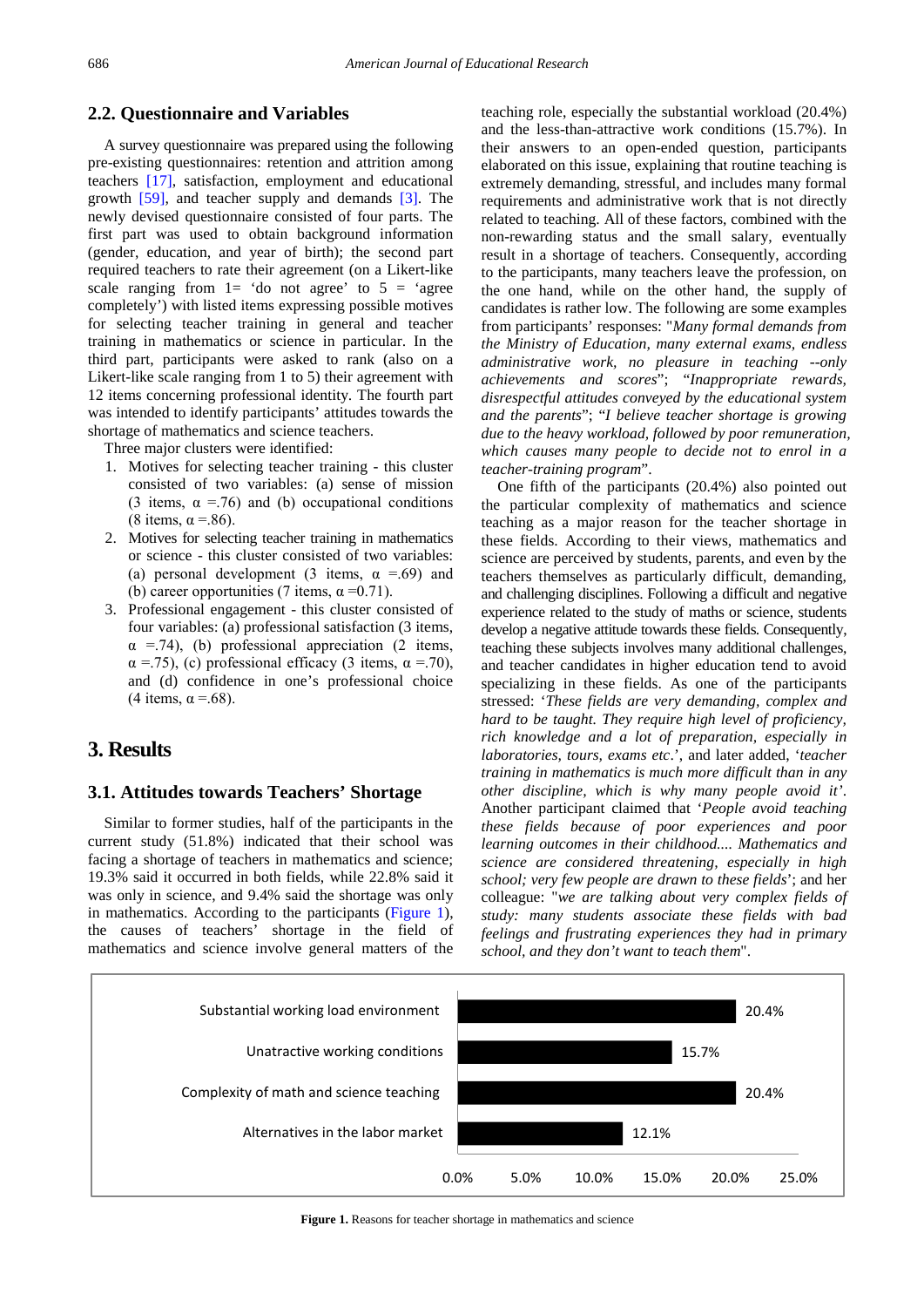<span id="page-4-0"></span>

Figure 2. Strategies for dealing with teachers' shortage at schools

The fourth reason for the teacher shortage in mathematics and science according to 12.1% of the participants stressed factors beyond the educational system, namely, the fact that the labour market offers more lucrative employment opportunities for these teachers. The participants explained that people with a strong educational background in mathematics or sciences have a wide range of career choices open to them, including some that can lead to highly rewarding positions, none of which have to do with the education system. For example, participants noted *many students [with an undergraduate degree] in these fields prefer to work in the high-tech industry, where they will be able to enjoy appropriate salaries*' and '*people who are interested in mathematics and science are not usually interested in teaching; they have many other alternatives, especially in the high-tech industry*'.

Participants were also asked to rate (on a Likert-like scale ranging from  $1=$  'do not agree' to  $5 =$  'agree completely') the degree to which their school principal used each of the four strategies shown in [Figure 2,](#page-4-0) to manage the shortage in mathematics and science teachers (see [Figure 2\)](#page-4-0). As shown, 40% of the teachers participating in the current research mentioned the increase in the workloads of existing teachers as a strategy to address the shortage of mathematics and science teachers in their schools. Another common strategy, according to 35.4% of the participants, was to employ teachers who had originally trained to teach another subject. Many participants also indicated that employing substitute teachers or teachers in temporary positions (28.2%) or even under-qualified teachers (20%) were common approaches taken by their schools. This pattern was similar among teachers employed in both elementary and secondary schools. Indeed, principals tend to make local compromises to overcome teacher shortages in both mathematics and science, in order to ensure learning continuity.

# **3.2. Motivations for Becoming Mathematics or Science Teachers**

As was mentioned in the Background section of this article, in order to reduce the teacher shortage in these fields and to ensure that mathematics and science teachers choose to remain in the educational system, it is necessary to discover their initial motivations were for choosing a career in teaching mathematics and science. First, we examined participants' motivations for becoming teachers in general. The findings indicate two main reasons: a sense of a mission and the job conditions [\(Table 1\)](#page-5-0).

The findings suggest that a large proportion of the participants decided to choose teaching out of a sense of a mission. They mainly expressed a desire to work with children (88.5%) and to educate the younger generation (85.3%). Another reason for choosing teaching, though less common, was related to the job conditions. In this manner, almost half of the participants selected a career in teaching to ensure job security (48.3%), because it offers a suitable combination of career and family (45.1%) and because of convenient work hours (44.3%). One third of them were attracted to the prospect of relative occupational autonomy (33.6%), decent social conditions (33.6%) and belonging to a governmental organization (29.5%). The availability of a promotional channel was selected as a major reason for choosing a career in teaching by only one quarter of the participants. The salary, however, was rarely mentioned as a main factor in this decision (2.4%).

We also asked the participants regarding their motivations for becoming a mathematics or science teacher [\(Table 2\)](#page-5-1), two main motivations emerged: personal development and career opportunities. A large proportion of the participants indicated personal development as a major reason for choosing to pursue a career as a mathematics or science teacher. Almost all of them (95.1%) indicated that it was their wish to specialize in these fields, due to their interest in them (90.1%), and the belief that the study field of choice suited their particular personality (87.7%). By comparison, career opportunities as a motivating factor was assigned lower scores. A little more than a half of the participants said that a degree in mathematics or science requires a high level of studies in (63.1%), which helps develop a foundation that is imperative for a career in numerous disciplines (56.6%). Moreover, the link between teaching mathematics or science and the labour market was not consistent: many participants indicated that they decided to join the teaching profession because it provides numerous occupational opportunities (43.5%), presumably within the educational system, yet only one quarter (25.4%) of the participants explained their occupational choice as a key to finding new opportunities in the labour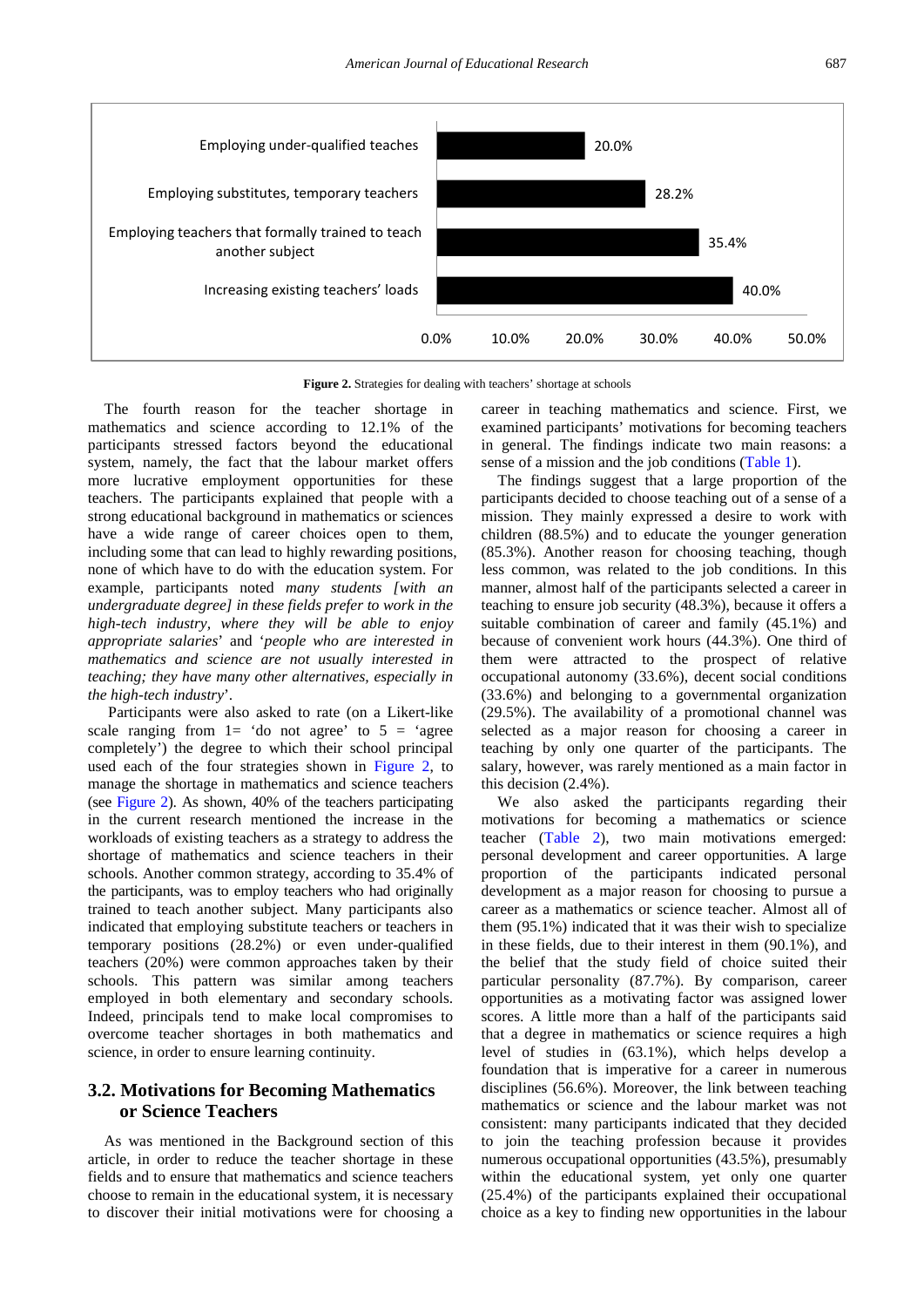market, and very few (4.9%) agreed that it could help them find employment in the high-tech industry.

In the next step, we examined the motivations for choosing a teaching career comparing between the mathematics and science teachers in the study who persisted in the educational system (stayers) and those who decided to leave the profession (dropouts). Findings are presented in [Figure 3.](#page-5-2)

<span id="page-5-0"></span>

| <b>Table 1. Motivations to Become a Teacher</b>           |               |      |           |  |  |  |
|-----------------------------------------------------------|---------------|------|-----------|--|--|--|
|                                                           | % High Rating | M    | <b>SD</b> |  |  |  |
| Sense of a mission                                        |               |      |           |  |  |  |
| Wish to work with children                                | 88.5%         | 4.48 | .84       |  |  |  |
| Ambition to educate the young generation                  | 85.3%         | 4.38 | .88       |  |  |  |
| Ethics and values                                         | 76.3%         | 4.20 | .93       |  |  |  |
|                                                           |               |      |           |  |  |  |
| <b>Occupational conditions</b>                            |               |      |           |  |  |  |
| Job security                                              | 48.3%         | 3.28 | 1.17      |  |  |  |
| Allowing a suitable combination between family and career | 45.1%         | 3.30 | 1.26      |  |  |  |
| Convenience working hours                                 | 44.3%         | 3.20 | 1.22      |  |  |  |
| Occupational autonomy                                     | 33.6%         | 2.94 | 1.17      |  |  |  |
| Decent social conditions                                  | 33.6%         | 3.05 | 1.16      |  |  |  |
| Governmental organization                                 | 29.5%         | 2.70 | 1.27      |  |  |  |
| Promotional channel                                       | 26.2%         | 2.71 | 1.15      |  |  |  |
| Salary                                                    | 2.4%          | 1.18 | .91       |  |  |  |

<span id="page-5-1"></span>

| Table 2. Motivations to Become a Teacher in Mathematics and Science |               |      |      |  |
|---------------------------------------------------------------------|---------------|------|------|--|
|                                                                     | % high rating | M    | SD.  |  |
| <b>Personal Development</b>                                         |               |      |      |  |
| Wish to specialize in mathematics or science                        | 95.1%         | 4.79 | .64  |  |
| Interest in mathematics or science                                  | 90.1%         | 4.56 | .74  |  |
| Suitable area of knowledge                                          | 87.7%         | 4.38 | .93  |  |
|                                                                     |               |      |      |  |
| <b>Career Opportunities</b>                                         |               |      |      |  |
| High level of studies                                               | 63.1%         | 3.70 | 1.12 |  |
| Imperative foundation for career in numerous disciplines            | 56.6%         | 3.52 | 1.12 |  |
| Numerous occupational opportunities                                 | 43.5%         | 3.20 | 1.21 |  |
| Former advanced studies in mathematics or science in high school    | 29.5%         | 2.42 | 1.63 |  |
| A key to finding new opportunities in the labour market             | 25.4%         | 2.66 | 1.29 |  |
| Influence of friends and family                                     | 12.3%         | 1.95 | 1.23 |  |
| Assists in finding employment in the high-tech market               | 4.9%          | 1.20 | .54  |  |

<span id="page-5-2"></span>

**Figure 3.** Differences between stayers' and dropouts' motivations for choosing a teaching career (Standard deviation range is 0.50-0.99, \*\*\*p<.001)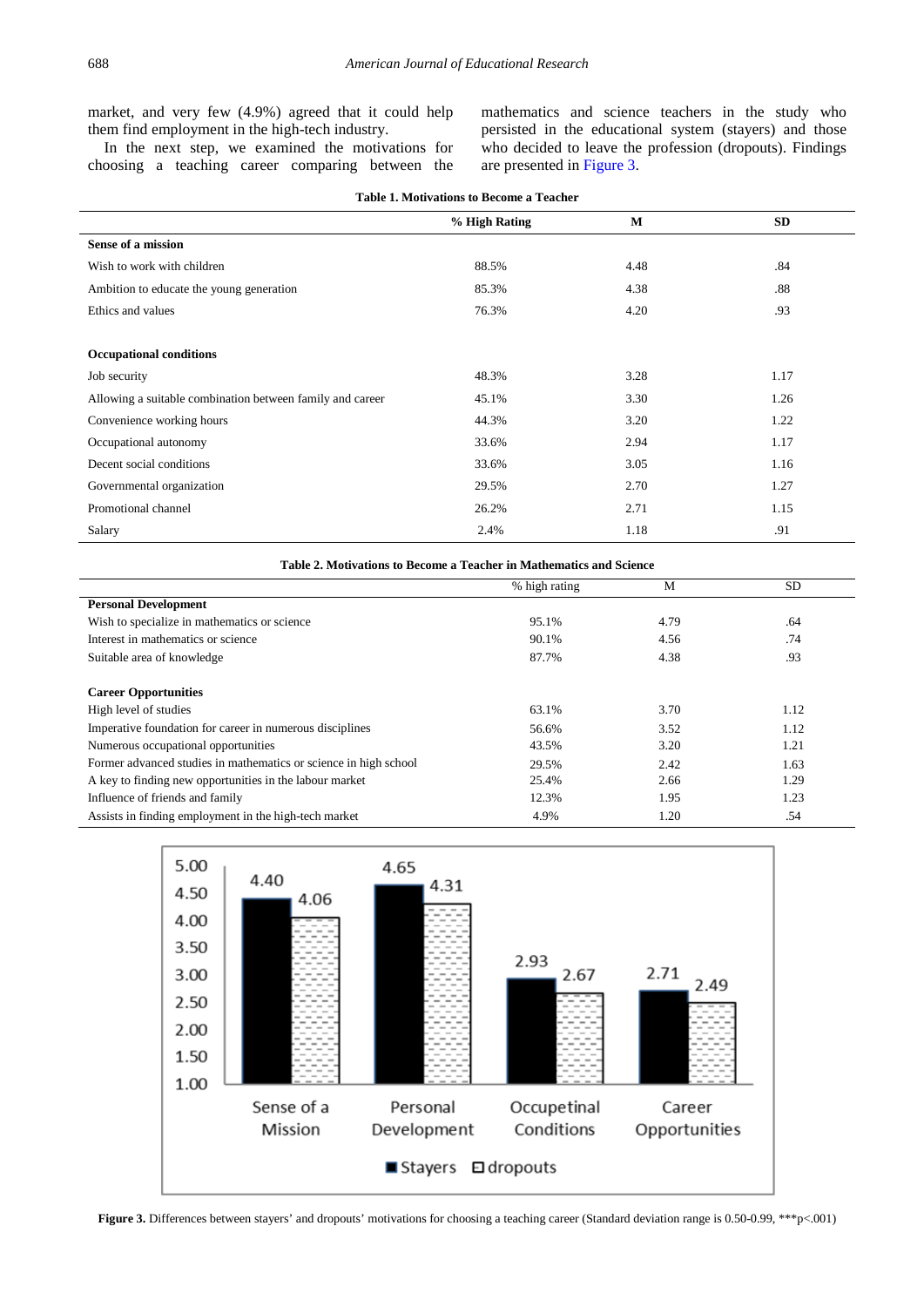The only differences between the two groups that were significant were related to the intrinsic factors (sense of mission and personal development). Although participants in both groups expressed a high level of sense of mission and the expectation to experience personal development when they decided to join the teaching profession, the stayers assigned higher scores to sense of mission (*t* = 2.38,  $p \leq 0.05$  and personal development ( $t = 2.56$ ,  $p \leq 0.05$ ) than did the dropouts. In the occupational dimension, however, no difference was found between stayers and dropouts. Occupational conditions and career opportunities were a minor incentive to become a teacher in both groups.

### **3.3. Teachers' Engagement**

A high level of professional engagement was found to be a key factor in increasing retention behaviour among teachers (e.g. [\[23,60\]\)](#page-9-14). Therefore, the purpose of the final question was to explore to what extent the participants, the mathematics and science teachers, had developed a sense of professional engagement. We focused on four aspects: professional satisfaction, professional appreciation, professional efficacy and confidence in one's professional choice [\(Table 3\)](#page-6-0).

Mathematics and science teachers who responded to the research questionnaire seem to be professionally satisfied. Most of them expressed a feeling of fulfilment and contentment about achieving their professional goals. They also reported being highly appreciated by the school principal (92.2%) and by their colleagues (85.2%). As for their professional efficacy, almost all of the participants (96.5%) evaluated their role vis-a-vis their students as meaningful and significant, while giving a more moderate rating to their teaching performance (60.9%) and professional development (60.0%). Moreover, most participants seemed to be confident in their professional choice to become teachers. Many expressed their intention to continue teaching (74.8%), and did not consider withdrawing from the profession (66.7%). In general, it appears that they view teaching as a desirable profession only to a moderate extent: less than half of the cohort (38.8%) said they had no desire to work in another profession.

Does the motivation to become a teacher predict professional engagement? In order to answer this question, a multivariate model was used [\(Table 4\)](#page-6-1). The results indicate that the intrinsic motives are positively correlated to professional engagement. Career decisions that involve a sense of mission increases teachers' satisfaction, sense of appreciation, efficacy and confidence in the career path, while the wish to achieve personal development has a positive effect on satisfaction and appreciation only. In contrast, a different trend emerged concerning the extrinsic motives. As shown, the motivation to attain career opportunities and good occupational conditions via teaching did not predict professional engagement. An exception was the positive effect of occupational conditions on two components - efficacy and confidence in the career decision, which --results suggest-- can be influenced by obtaining good occupational conditions. The other variables were added to the model as controls.

<span id="page-6-0"></span>

| Table 5. I Foressional Engagement among Mathematics and Science Teachers |               |                  |           |  |  |
|--------------------------------------------------------------------------|---------------|------------------|-----------|--|--|
| Factor                                                                   | % High Rating | $\boldsymbol{M}$ | <b>SD</b> |  |  |
| <b>Professional Satisfaction</b>                                         |               |                  |           |  |  |
| Teaching is right for me                                                 | 89.5%         | 4.41             | .72       |  |  |
| I feel I am following my mission                                         | 84.3%         | 4.20             | .96       |  |  |
| I am satisfied as a teacher                                              | 70.0%         | 4.01             | .96       |  |  |
| <b>Professional Appreciation</b>                                         |               |                  |           |  |  |
| I feel appreciated by my colleagues                                      | 92.2%         | 4.37             | .73       |  |  |
| I feel appreciated by the school principal                               | 85.2%         | 4.17             | .90       |  |  |
| <b>Professional Efficacy</b>                                             |               |                  |           |  |  |
| I feel meaningful and significant to my students                         | 96.5%         | 4.39             | .63       |  |  |
| I perform well in teaching                                               | 60.9%         | 3.67             | .93       |  |  |
| I develop my professional skills                                         | 60.0%         | 3.61             | 1.18      |  |  |
| <b>Confidence in the Professional Choice</b>                             |               |                  |           |  |  |
| I intend to continue teaching in the future                              | 74.8%         | 3.99             | 1.14      |  |  |
| I do not consider withdrawing from teaching                              | 66.7%         | 4.04             | 1.08      |  |  |
| I do not wish to work in another profession                              | 38.8%         | 3.23             | 1.30      |  |  |

**Table 3. Professional Engagement among Mathematics and Science Teachers**

**Table 4. Linear Regression to Estimate the Effect of the Motivation to Become a Teacher on Professional Engagement**

<span id="page-6-1"></span>

| Factor                                   | <b>Satisfaction</b> | Appreciation | <b>Efficacy</b> | <b>Confidence in the Professional Choice</b> |
|------------------------------------------|---------------------|--------------|-----------------|----------------------------------------------|
| <b>Sense of Mission</b>                  | $.55***$            | .22#         | $.53***$        | $51***$                                      |
| <b>Personal Development</b>              | $24***$             | $.37***$     | .04             | .05                                          |
| <b>Occupational Conditions</b>           | $-.01$              | $-.12$       | $.22**$         | $.29*$                                       |
| <b>Career Opportunities</b>              | $-0.06$             | $-.02$       | $-06$           | $-.08$                                       |
| <b>Teach Science (vs. Math)</b>          | $.02\,$             | $-.04$       | $-.07$          | .05                                          |
| <b>Teach Intended Discipline</b>         | .33#                | .59*         | .28             | .11                                          |
| Veteran (vs. Novice) Teacher             | $.38***$            | .27          | $.63***$        | $.56*$                                       |
| <b>Elementary (vs. Secondary) School</b> | $-.004$             | .06          | $-.03$          | $-.03$                                       |
| Women (vs. Men)                          | $-.12$              | $-.14$       | $-16$           | $-.13$                                       |
| <b>Constant</b>                          | $1.03*$             | $2.42**$     | .84             | $-.01$                                       |
| $\mathbb{R}^2$                           | .48                 | .23          | .40             | .19                                          |

#p<.07, \**p* <.05, \*\**p* <.01, \*\*\**p* <.001.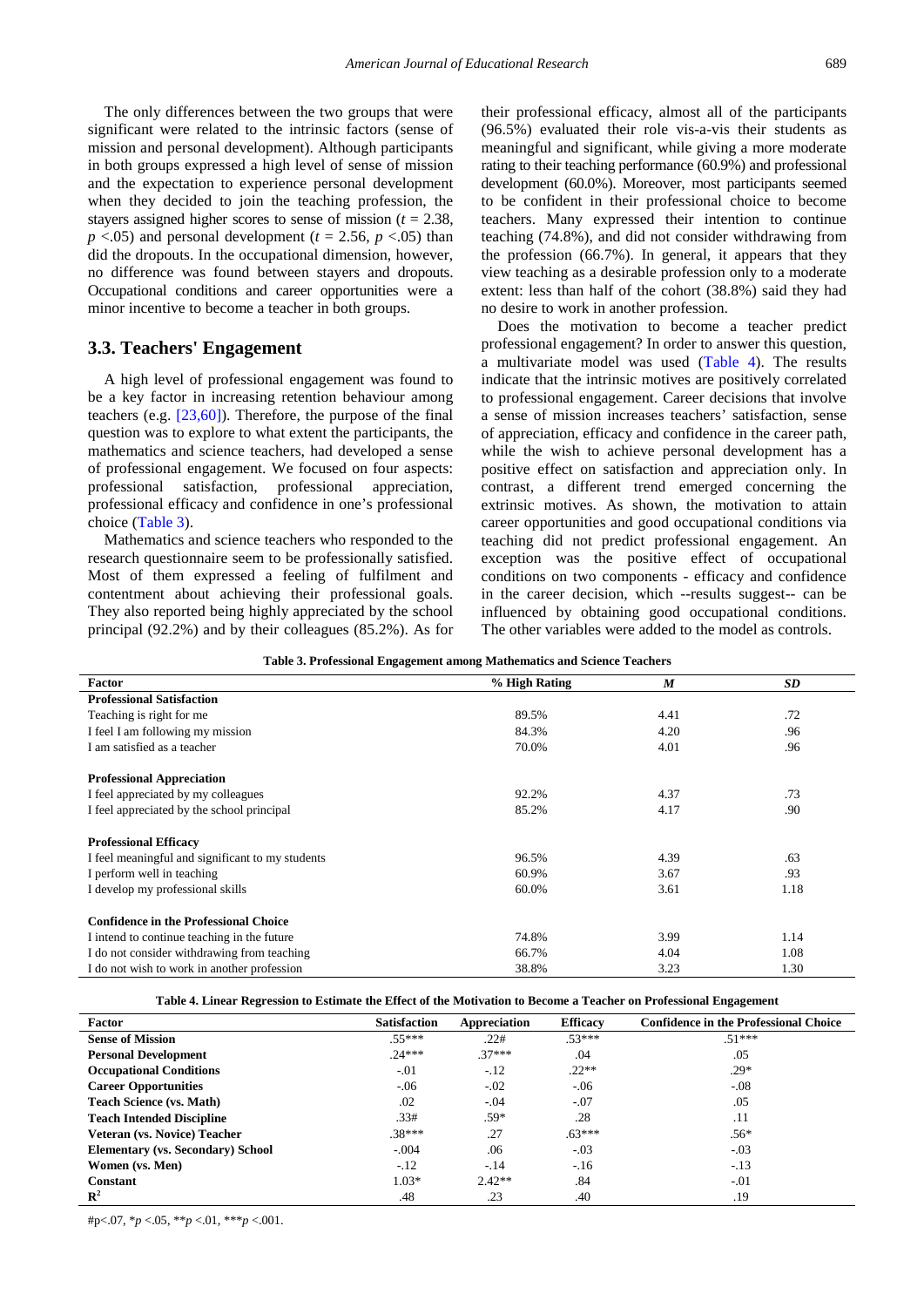<span id="page-7-0"></span>

**Figure 4.** Differences between stayers and dropouts in professional engagement (\*\* Standard deviation range is 0.55-1.45)

[Figure 4](#page-7-0) shows the differences in professional engagement between stayers and dropouts. Stayers revealed higher levels of professional engagement than did dropouts. These differences reached statistical significance in three parameters: satisfaction (*t* = 4.48,  $p \leq 0.001$ , professional efficacy ( $t = 4.61$ ,  $p \leq 0.001$ ) and confidence in the professional choice ( $t = 6.60$ ,  $p < .001$ ). Stayers were highly satisfied with their professional position. They felt proficient and capable to perform professionally as teachers and confident in their career choice. There was no significant difference between the stayers and dropouts in terms of professional appreciation  $(t = 1.27, p > 0.05)$ . Both groups reported feeling appreciated by the school principal and their colleagues.

It is also worth mentioning that cases when teachers do not teach the discipline in which they trained and specialized may also affect the shortage of teachers. As mentioned before, hiring non-qualified teachers is a strategy that school principals use for dealing with teacher shortages or for ensuring that current teaching staff members are assigned an appropriate teaching load [\[3\].](#page-8-1) In our study, 16 teachers (13.1%) claimed they were not teaching the discipline in which they specialized, among these, 12 teachers had trained in science education and four had specialized in mathematics education. The results demonstrate that of the participants who dropped out of teaching, 42.3% had taught a discipline other than mathematics or science (for which they had trained), whereas among the participants who remained in the educational system, only 5.2% had taught a discipline other than the one in which they had trained  $(\chi^2=24.71,$ p=.00). Teaching the intended discipline for which they trained seems to be a crucial factor in assuring teacher retention, helping to sustain their initial motivation to become teachers and ensuring the development of professional engagement.

# **4. Discussion and Conclusions**

The aim of this study was to discuss the shortage of mathematics and science teachers in the Israeli educational system. According to the literature, this shortage is the outcome of two main reasons: 1. an insufficient number of

candidates who wish to specialize in mathematics and science education, 2. a high rate of teacher attrition in these disciplines. This trend is not unique to the Israeli setting [\[6,61\].](#page-9-6) Many mathematics and science classrooms in different educational systems are staffed with teachers who are not qualified to teach these disciplines. While most of the literature on this topic has focused on the magnitude and determinants of this shortage [\[6\],](#page-9-6) the purpose of this study was to highlight the factors that motivate the decision to become mathematics or science teachers, and the mechanisms that support their engagement to the profession. This perspective is expected to promote an understanding of the aspects that inspire candidates to pursue a career teaching mathematics and science, as well as shed light on the factors that keep teachers engaged in the profession.

The results indicate that teaching-career decisions are strongly associated with intrinsic motivations and personal tendencies. Many of the participants, all of whom initially chose to become mathematics and science teachers, did so as a result of idealistic motives, involving a sense of a mission, the desire to work with children and to educate the young generation, and the expectation to experience professional fulfilment and develop special interests and proficiency in the field of mathematics or science. Moreover, these motivations typically predicted positive professional engagement. As the study findings demonstrate, a high level of internal motivation increases satisfaction, sense of appreciation, professional efficacy and confidence in the career decision.

Do career decisions among mathematics and science teachers relate also to extrinsic motivations? Our results indicate that, in fact, the occupational conditions and the career opportunities are marginal considerations in the decision to become a teacher. Nevertheless, occupational conditions and the career opportunities affect also professional engagement to a limited extent. Hence, these findings do not mean that extrinsic motivations are entirely unimportant for teachers. According to the 'principal-agent' theory, for teachers (agents) who are motivated by intrinsic incentives, the positive contribution of the extrinsic motivations is limited  $[62]$ . These teachers are motivated by altruistic values aiming to promote students' education, morale and welfare. They usually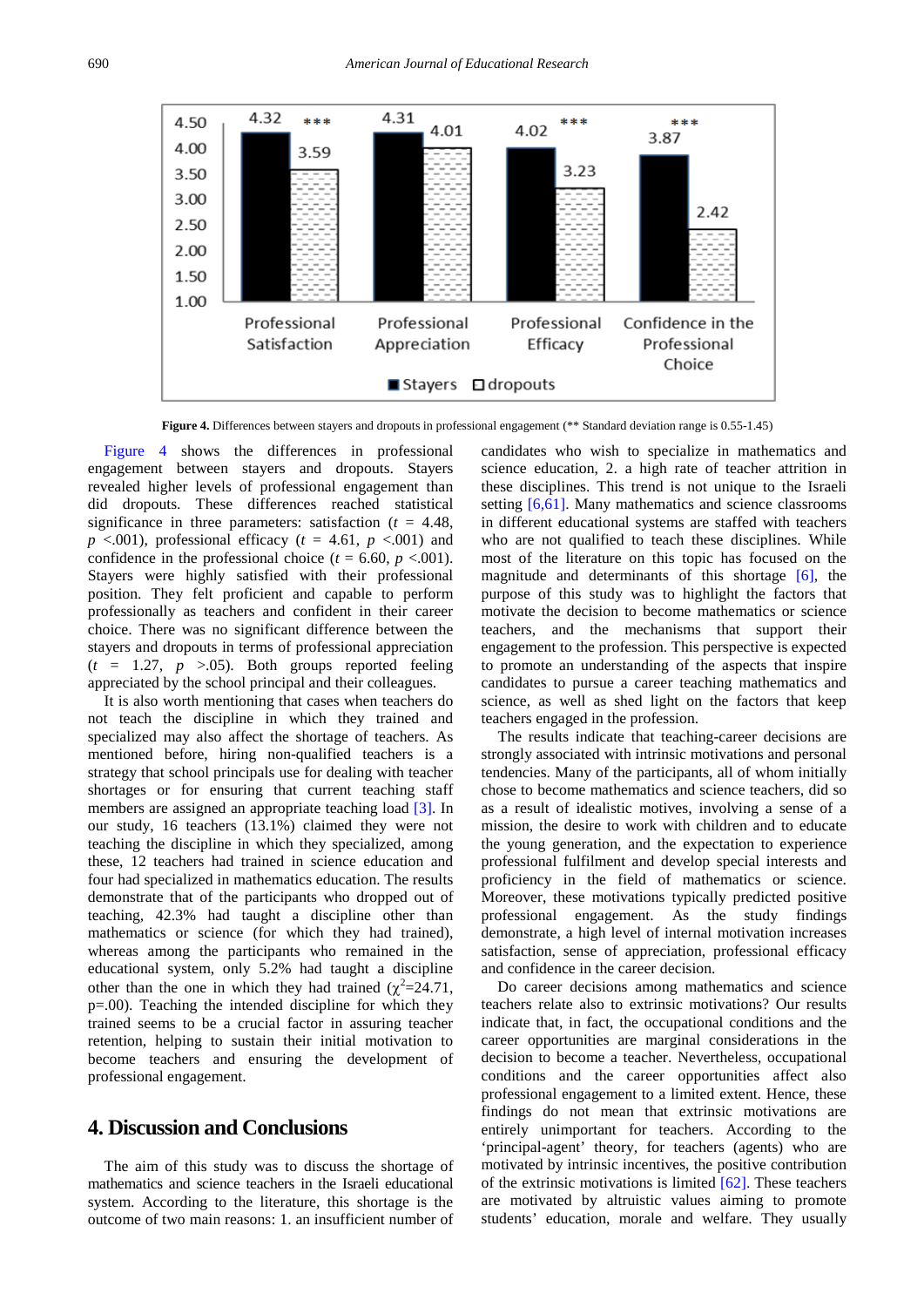follow their mission with little regard for the occupational conditions. However, as teachers, they are required to perform multiple roles and are responsible for a range of outcomes, some of which are easily measurable, e.g., students' academic achievements and cognitive development, and some are less tangible, such as the acquisition of skills that manifest in adult life, as well as the inculcation of values, behaviours and attitudes. Given these important tasks, it would make sense to guarantee certain external incentives as a way of ensuring the effectiveness and quality of teaching, even if these incentives are not the main consideration driving teachers' motivation or engagement. Indeed, former studies have shown that low occupational conditions have a harming effect on the professional efficiency, and more specifically, low salary conditions enhance the likelihood to quit a teaching career [\[17,31,50\].](#page-9-9) Consequently, a balance between an altruistic approach and decent rewards is likely to have a positive effect on teacher retention.

The mathematics and science teachers participating in the study who opted to stay in the educational system reported higher levels of intrinsic motivations than did their colleagues who decided to drop out of the profession. They also expressed higher levels of professional engagement. They felt more satisfied, had a greater sense of professional efficacy and were more confident about their career choice. The only component that did not differentiate between the groups was a sense of appreciation. This finding is probably related to the fact that the majority of the participants were experienced teachers, who already had a well-developed social network that provided them with the professional support they needed.

Following Herzberg et al. [\[26\]](#page-9-12) and Deci & Ryan [\[27,28\],](#page-9-13) the results suggest that retention among mathematics and science teachers may be classified through a pyramid of needs [\(Figure 5\)](#page-8-2). This pyramid has three layers. The first layer, the base of the pyramid, is formed by profound intrinsic motivations that correspond to personal needs. Intrinsic motivation provides teachers an authentic meaning for their efforts. It generates fulfilment and empowerment, as well as professional ethics and personal development. Addressing these needs has the potential to promote deeply enriching educational experiences and encourages teachers to take on new social initiatives.

<span id="page-8-2"></span>

**Figure 5.** Pyramid of Needs –Teacher Retention

The second, intermediate layer involves the extrinsic motivations – the occupational needs. Decent occupational conditions are needed as a security net, to ensure the continuous development of a caring, enriching and meaningful approach to the educational endeavour. In Israel, the teaching position offers various job benefits and rewards, such as long vacations, the option of part time work, job security and decent social conditions. Most teachers are employed by the state and usually receive tenure after 3 years; afterwards they are protected and cannot be easily dismissed. These benefits compensate for their relatively low salary, especially at the beginning stages of their career. It is worth mentioning that new educational reforms have made a massive change in teachers' occupational conditions, including improvements in their income structure.

The third layer, the top of the pyramid, encompasses the aspects of professional engagement - professional identity needs. Professional engagement is a psychological response that encourages feelings of commitment and belonging, combined with satisfaction, professional efficacy, a sense of being appreciated and confidence in one's career choice. Reaching this point has a positive effect on retention.

Reducing the shortage of mathematics and science teachers calls for broadly recognizing the importance of teachers' ambitions and attitudes. Taking these aspects into account may serve to increase enrolment in --and improve the quality of-- teacher-training programs. It can also be used by school principals to design and construct a meaningful school environment, one that supports teachers' needs, and ensures that only qualified teachers are assigned to mathematics and science classes. Proficient teachers have the know-how to apply positive instruction methods, thus providing students with the opportunity to engage in meaningful learning and to experience success in these fields of study. In the longterm, such an experience could motivate them to study mathematics and science at an advanced level, and to become candidates for teaching positions.

#### **4.1. Limitation of the Study**

It is acknowledged that this study is based on a small and non-representative sample, collected from one college. This limitation does not allow us to examine differences within subsectors or geographic regions.

## **Acknowledgements**

This study was supported by the Israeli Ministry of Education and MOFET institute.

## **References**

- <span id="page-8-0"></span>[1] Ogunniyi, M.B.I. and Rollnick, M, "Pre-service science teacher education in Africa: Prospects and Challenges", *Journal of Science Teacher Education*, 26(1), 65-79, February 2015.
- [2] Schleicher, A, Ed.*, Preparing Teachers and Developing School Leaders for the 21st Century: Lessons from Around the World.* OECD Publishing, 2012.
- <span id="page-8-1"></span>[3] Donitsa-Schmich, S. and Zuzovsky, R, "Teacher supply and demand: The school level perspective", *American Journal of Educational Research*, 2(6), 420-429, April 2014.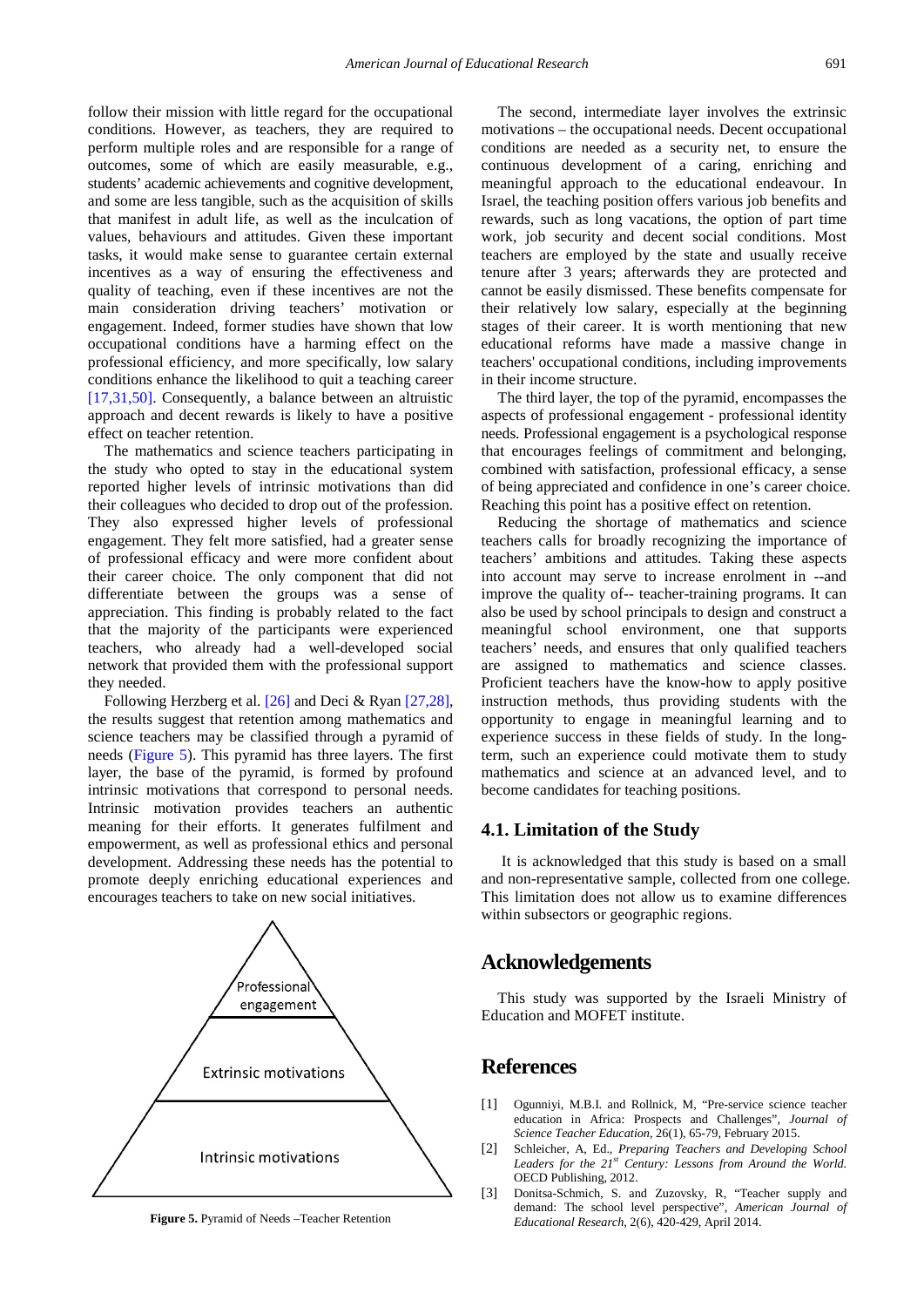- [4] Hanushek, E.A., Kain, J.F. and Rivkin, S.G, "Why public schools lose teachers?", *The Journal of Human Recourses,* 39(2), 326-354, December 2002.
- <span id="page-9-0"></span>[5] Broughman, S.P., and Rollefson, M.R, *Teacher Supply in the United States: Sources of Newly Hired Teachers in Public and Private Schools, 1987-88 to 1993-94*. USA Department of Education, Office of Educational Research and Improvement, Washington DC, 2000.
- <span id="page-9-6"></span>[6] Ingersoll, R.M. and Pedra, D, "Is the supply of mathematics and science teachers sufficient?", *American Educational Research Journal*, 47(3), 563-594, September 2010.
- <span id="page-9-1"></span>[7] Murphy, P., DeArmond, M. and Guin, K, "A national crisis or localized problems? Getting perspective on the scope and scale of the teacher shortage", *Education Policy Analysis Archives*, 11(23), 1-18, November 2003.
- <span id="page-9-2"></span>[8] Mangrubang, R.F, "Issues and trends in science education: The shortage of qualified science teachers", *American Annals of the Deaf,* 150(1), 42-46, May 2005.
- <span id="page-9-25"></span>[9] Wargen, Y. *Teachers Shortage - Update Document*. Jerusalem: Government Research Center, 2013, (Hebrew).
- [10] Kersaint, G., Lewis, J., Potter R. and Meisels, G. "Why teachers leave: Factors that influence retention and resignation", *Teaching and Teacher Education* 23(6), 775-79, August 2007.
- <span id="page-9-3"></span>[11] President's Council of Advisors on Science and Technology, PCAST K*-12 Education in Science, Technology, Engineering and Math (STEM) for America's Future*. Washington DC: Publication Version. Retrieved [16/2/2017] from http://stelar.edc.org/publications/prepare-and-inspire-k-12 ducation-science-technology-engineering-and-math-stem, 2010.
- <span id="page-9-4"></span>[12] Dawson, V, "Factors influencing pre-service teachers' decisions to become secondary science and mathematics teachers", *Teaching Science*, 53(4), 28-31, Summer 2007.
- <span id="page-9-5"></span>[13] Evans, L, "Addressing problems of conceptualization and construct validity in researching teachers' job satisfaction" *Educational Research*, 39(3), 319-331, Winter 1997.
- <span id="page-9-7"></span>[14] Ingersoll, R.M. Merrill, L. and May, H, "Retaining teachers: How preparation matters", *Educational Leadership*, 69(8), 30-34, May 2012.
- [15] Ingersoll, R.M, "Understanding supply and demand among mathematics and science teachers", In: *Teaching and Science in the 21st Century*, edited by Jack Rhoton and Patricia Shane, (Arlington, Va.: NSTA Press), 2006, 197-211.
- <span id="page-9-8"></span>[16] Moin, L.J., Dorfield, J. and Schunn, C, "Where can we find K-12 science and math teachers? A search by academic year, discipline and academic performance level", *Science Education*, 89(5), 980- 1006, September 2005.
- <span id="page-9-9"></span>[17] Arviv-Elyashiv, R. and Zimmerman, V, "Which teachers are liable to drop out? Demographic, occupational and institutional characteristics of teaching drop-outs", *Dapim*, 59, 175-206, December 2015 (Hebrew).
- [18] Rinke, C.R, "Understanding teachers' careers: Linking professional life to professional path", *Educational Research Review,* 3(1), 1-13, December 2008.
- [19] Rumberger, R.W, "The impact of salary differentials on teacher shortages and turnover: The case of mathematics and science teachers", *Economics of Education Review*, 6(4), 389-399, December 1987.
- <span id="page-9-10"></span>[20] Ronfeeldt, M., Loeb, S. and Wyckoff, J, "How teacher turnover harms student achievement", *American Educational Research Journal*, 50(1), 4-36, February 2013.
- [21] Siebert, W.S. and Zubanov, M, "Searching for the optimal level of employee turnover: A study of a large U.K. retail organization", *The Academy of Management Review*, 52(2), 294-313, April 2009.
- <span id="page-9-19"></span>[22] Cabansag, M.G.S, "Career motivational beliefs and teachers' pattern of behavior towards science teaching", *Journal of Arts, Science and Commerce*, 4(4), 1-12, October 2013.
- <span id="page-9-14"></span>[23] Shen, J., Leslie, J.M., Spybrook, J.K. and Ma, X, "Are principal background and school processes related to teacher job satisfaction? A multilevel study using schools and staffing survey 2003-04", *American Educational Research Journal*, 49(2), 200- 230, April 2012.
- <span id="page-9-11"></span>[24] Skaalvik Einar, M. and Skaalvik, S, "Teacher self-efficacy and teacher burnout: A study of relations", *Teaching and teacher Education*, 27(6), 1059-1069, May 2010.
- [25] Mark A., Tietjen, M.A. and Myers, R.M, "Motivation and job satisfaction." *Management Decision,* 36(4), 226-231, April 1998.
- <span id="page-9-12"></span>[26] Herzberg, F., Mausner, B. and Snyderman, B.B, *Motivation to Work*, John Wiley and Sons Inc., New York, NY, 1959.
- <span id="page-9-13"></span>[27] Deci, E.L. and Ryan, R.M, *Intrinsic Motivation and Self-Determination in Human Behavior*, Plenum, New York, 1985.
- [28] Ryan, R.M. and Deci, E.L, "Intrinsic and extrinsic motivations: Classic definitions and new directions", *Contemporary Educational Psychology*, 25(1), 54-67, January 2000.
- [29] Mau, W-C., Ellsworth, R. and Hawley, D, "Job satisfaction and career persistence of beginning teachers", *The International Journal of Educational Management,* 22(1), 48-61, January 2008.
- [30] Place, W.A, "Career Choice of education: Holland type, diversity and self-efficacy", *Journal for a Just and Caring Education*, 3(2), 203-2014, April 1997.
- <span id="page-9-15"></span>[31] Borman, G.D. and Dowling, M.N, "Teacher attrition and retention: A meta-analytic and narrative review of the research", *Review of Educational Research*, 78(3), 367-409, September 2008.
- [32] Kelly, S, "An event history analysis of teacher attrition: Salary, teacher tracking and socially disadvantage schools", *Journal of Experimental Education*, 72(3), 195-220, Spring 2004.
- [33] Ladd, H.F, "Teacher labor market in developed countries", *The Future of Children*, 17(1), 203-217, Spring 2007.
- <span id="page-9-16"></span>[34] Ingersoll, R.M. and Smith, T.M. "The wrong solution to the teacher shortage", *Educational Leadership*, 60(8), 30-33, May 2003.
- <span id="page-9-17"></span>[35] Tillman, W.R. and Tillman, J.C, "And you thought it was the apple: A study of job satisfaction among teachers", *Academy of Educational Leadership Journal*, 12(3), 1-18. September 2008.
- <span id="page-9-18"></span>[36] Milanowski, A, "An exploration of the pay levels needed to attract students with mathematics, science and technology skills to a career in K-12 teaching", *Education Policy Analysis Archives*, 11(50), December 2003.
- <span id="page-9-20"></span>[37] Frase, L.E, *Maximizing People Power in Schools: Motivating and Managing Teachers and Staff,* Corwin Press, Inc., Newbury Park, CA, 1992.
- [38] Hillier J., De Winter, J. and Twidle J, "I could enjoy teaching: Th a e case of physics", *Canadian Journal of Science Mathematics and Technology Education*, 13(3), 287-302, August 2013.
- [39] Watt, H.M.G. and Richardson, P.W. "Motivations, perceptions, and aspirations concerning teaching as a career for different types of beginning teachers", *Learning and Instruction,* 18(5), 408-428, October 2008.
- [40] Watt .M.G., Richardson, P.W. and Wilkins, K, "Profiles of professional engagement and career development aspirations among USA preservice teachers", *International Journal of Educational Research*, 65(1), 23-40, January 2013.
- <span id="page-9-21"></span>[41] Caprara, G.V., Barbabanelli, C., Steca, P. and Malone, P.S. "Teachers' self-efficacy beliefs as determinants of job satisfaction and students' academic achievement; A study at the school level", *Journal of School Psychology*, 44(6), 473-490, December 2006.
- <span id="page-9-22"></span>[42] Klassen, R.M. and Chiu, M.M, "Effects on teachers' self-efficacy and job. satisfaction: Teacher gender, years of experience, and job stress*", Journal of Educational Psychology*, 102(3), 741-756, August 2010.
- <span id="page-9-23"></span>[43] Klassen, R.M. and Chiu, M.M, "The occupational commitment and intention to quit of practicing and pre-service teachers: Influence of self-efficacy, job stress, and teaching context", *Contemporary Educational Psychology*, 36(2), 114-129, April 2011.
- [44] Skaalvik E.M. and Skaalvik, S, "Teacher job satisfaction and motivation to leave the teaching profession: Relations with school context, feeling of belonging, and emotional exhaustion", *Teaching and teacher Education*, 26(6), 1059-1069, August 2011.
- [45] Ware, H. and Kitsantas, A, "Teacher and collective efficacy beliefs as predictors of professional commitment", *Journal of Education Research*, 100(5), 303-310, August 2010.
- <span id="page-9-24"></span>[46] Billingsley, S.B. *Special Education Teacher Retention and Attrition: A Critical Analysis of the Literature,* Center on Personnel Studies in Special Education, University of Florida, 2003, 1-19.
- [47] Johnson, S. M. and Birkeland, S, "Pursuing a 'sense of success': New teachers explain their career decisions", *American Educational Research Journal*, 40(3), 581-617, January 2003.
- [48] Cobb, C, "Principals play many parts: A review of the research on school principals as special education leaders 2001-2011", *International Journal of Inclusive Education*, 19(3), 213-234, March 2015.